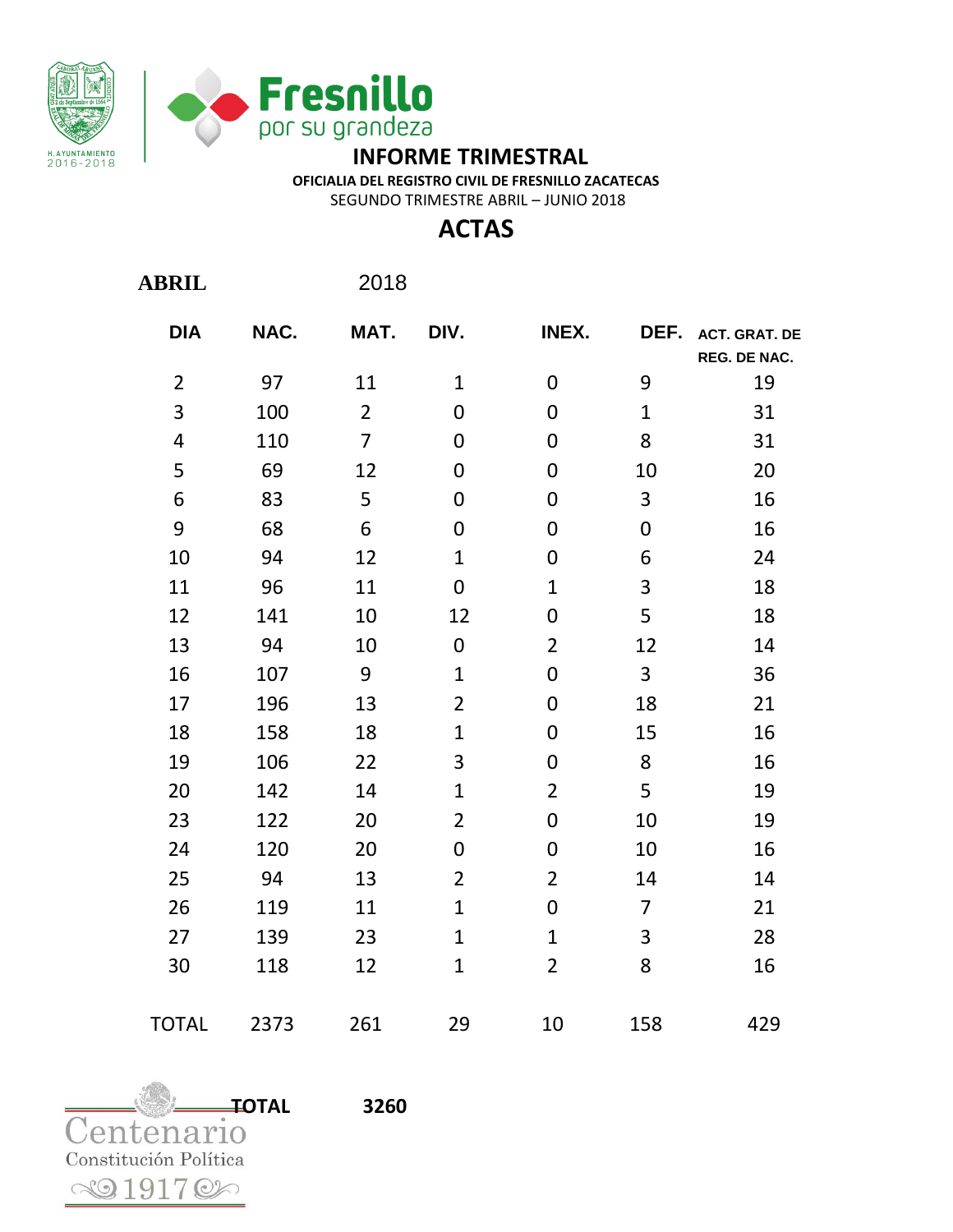

| <b>MAYO</b>    |      | 2018           |                |                |                |                                      |
|----------------|------|----------------|----------------|----------------|----------------|--------------------------------------|
| <b>DIA</b>     | NAC. | MAT.           | DIV.           | INEX.          | DEF.           | <b>ACT. GRAT. DE</b><br>REG. DE NAC. |
| $\overline{2}$ | 169  | 24             | 3              | $\mathbf{1}$   | 13             | 22                                   |
| 3              | 131  | 15             | $\mathbf 0$    | 0              | $\overline{4}$ | 22                                   |
| 4              | 128  | 22             | $\mathbf 0$    | $\overline{0}$ | $\overline{7}$ | 21                                   |
| $\overline{7}$ | 151  | 19             | $\mathbf 0$    | $\mathbf{1}$   | 9              | 21                                   |
| 8              | 160  | 15             | $\mathbf 0$    | $\overline{2}$ | 9              | 20                                   |
| 9              | 100  | 9              | $\mathbf 0$    | 0              | 5              | $\overline{7}$                       |
| 10             | 74   | $\overline{7}$ | $\mathbf 0$    | $\overline{0}$ | $\overline{2}$ | $\overline{2}$                       |
| 11             | 82   | 18             | $\mathbf{1}$   | $\mathbf{1}$   | $\overline{7}$ | 21                                   |
| 14             | 168  | 14             | 3              | $\mathbf{1}$   | 10             | 20                                   |
| 15             | 167  | 14             | $\overline{2}$ | $\overline{2}$ | 5              | 32                                   |
| 16             | 96   | 17             | $\overline{2}$ | $\overline{0}$ | 6              | 15                                   |
| 17             | 117  | 23             | $\mathbf{1}$   | $\overline{0}$ | 10             | 19                                   |
| 18             | 124  | 20             | $\mathbf 0$    | 0              | 16             | 19                                   |
| 21             | 179  | 22             | $\mathbf{1}$   | 0              | 14             | 19                                   |
| 22             | 148  | 9              | $\overline{2}$ | $\mathbf{1}$   | 8              | 14                                   |
| 23             | 149  | 25             | $\mathbf 0$    | $\mathbf{1}$   | 5              | 15                                   |
| 24             | 86   | 27             | 0              | 0              | 3              | 17                                   |
| 25             | 121  | 19             | $\mathbf 0$    | $\mathbf{1}$   | 8              | 13                                   |
| 28             | 105  | 9              | $\mathbf 0$    | 0              | 13             | 21                                   |
| 29             | 125  | 20             | $\mathbf 1$    | $\overline{0}$ | 5              | 20                                   |
| 30             | 109  | 22             | $\mathbf 1$    | 0              | 16             | 22                                   |
| 31             | 88   | 23             | $\mathbf{1}$   | $\mathbf 0$    | 6              | 21                                   |
| <b>TOTAL</b>   | 2777 | 393            | 18             | 11             | 181            | 21                                   |

**TOTAL** 3783

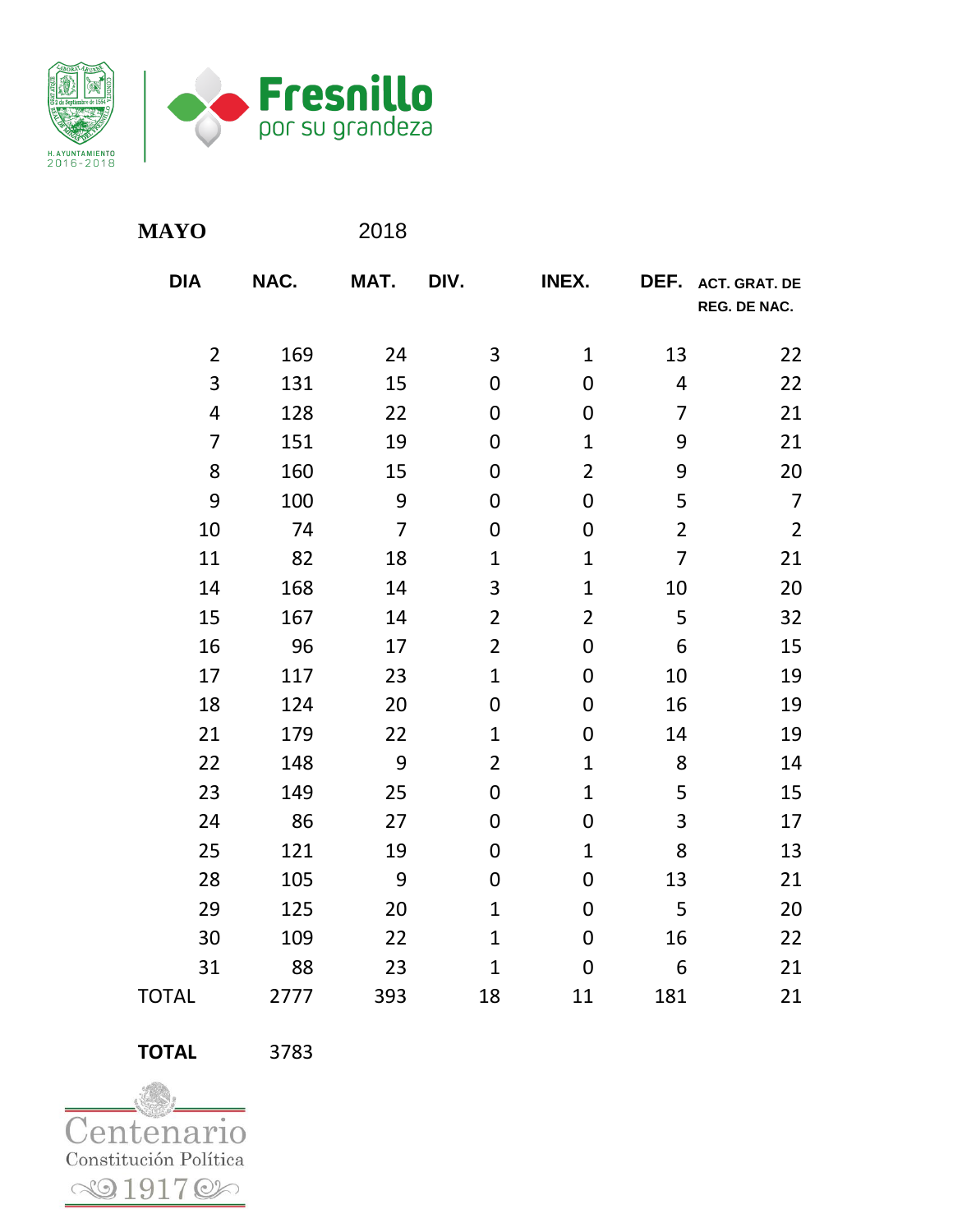

**JUNIO** 2018

 **DIA NAC. MAT. DIV. INEX. DEF. ACT. GRAT. DE REG. DE NAC.** 128 12 12 0 12 22 128 10 2 2 4 135 20 2 0 9 17 116 17 0 0 11 19 111 19 3 0 13 13 87 17 1 0 7 17 131 15 0 0 5 24 101 6 0 1 1 29 145 22 1 0 11 21 118 15 3 0 7 9 98 12 3 0 6 30 110 8 5 0 2 0 183 21 1 0 4 19 142 16 1 0 7 25 105 8 0 2 6 17 149 17 1 1 5 18 100 8 4 1 2 27 90 13 2 0 13 10 131 22 1 1 8 16 100 14 0 1 5 18 TOTAL 2408 292 42 9 138 351

**TOTAL 3240**

entenario Constitución Política  $\mathcal{O}$  $\odot$  $\sim$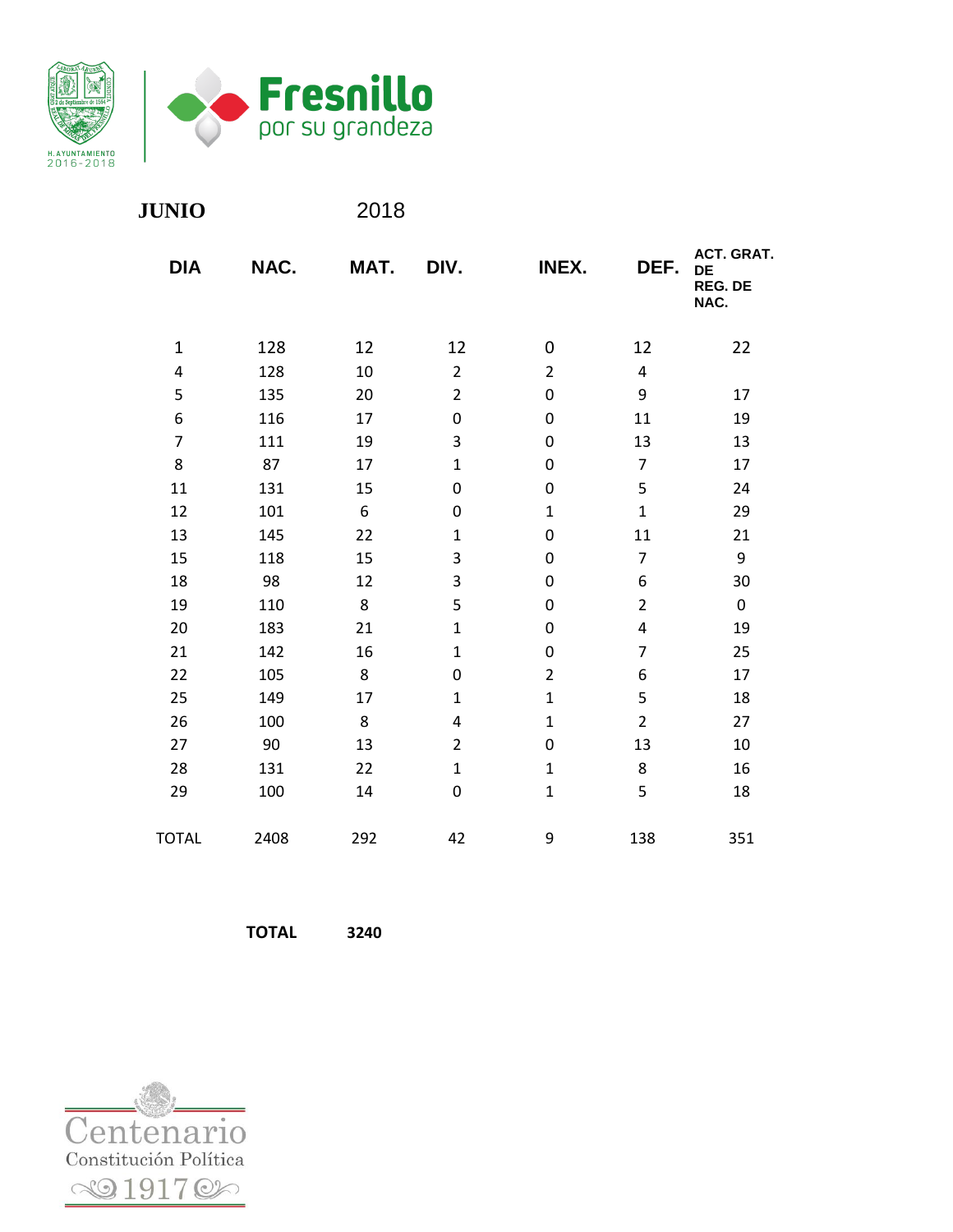

| <b>REGISTROS</b>                                          |          |     |     |  |
|-----------------------------------------------------------|----------|-----|-----|--|
| <b>META TRIMESTAL REAL OBTENIDA</b>                       |          |     |     |  |
| <b>JUNIO</b><br><b>ABRIL</b><br><b>MAYO</b><br><b>MES</b> |          |     |     |  |
| <b>NACIMIENTOS</b>                                        | 442      | 434 | 419 |  |
| <b>MATRIMONIOS</b>                                        | 94       | 87  | 78  |  |
| <b>RECONOCIMIENTO</b><br><b>DE HIJOS</b>                  | 05       | 9   | 10  |  |
| <b>ADOPCIONES</b>                                         | 0        | 0   | 0   |  |
| <b>DIVORCIOS</b>                                          | 22       | 24  | 26  |  |
| <b>DEFUNCIONES</b>                                        | 126      | 127 | 122 |  |
| <b>PRESUNCION DE</b><br><b>MUERTE</b>                     | $\Omega$ | 0   | 0   |  |
| <b>TOTAL</b>                                              | 689      | 681 | 655 |  |